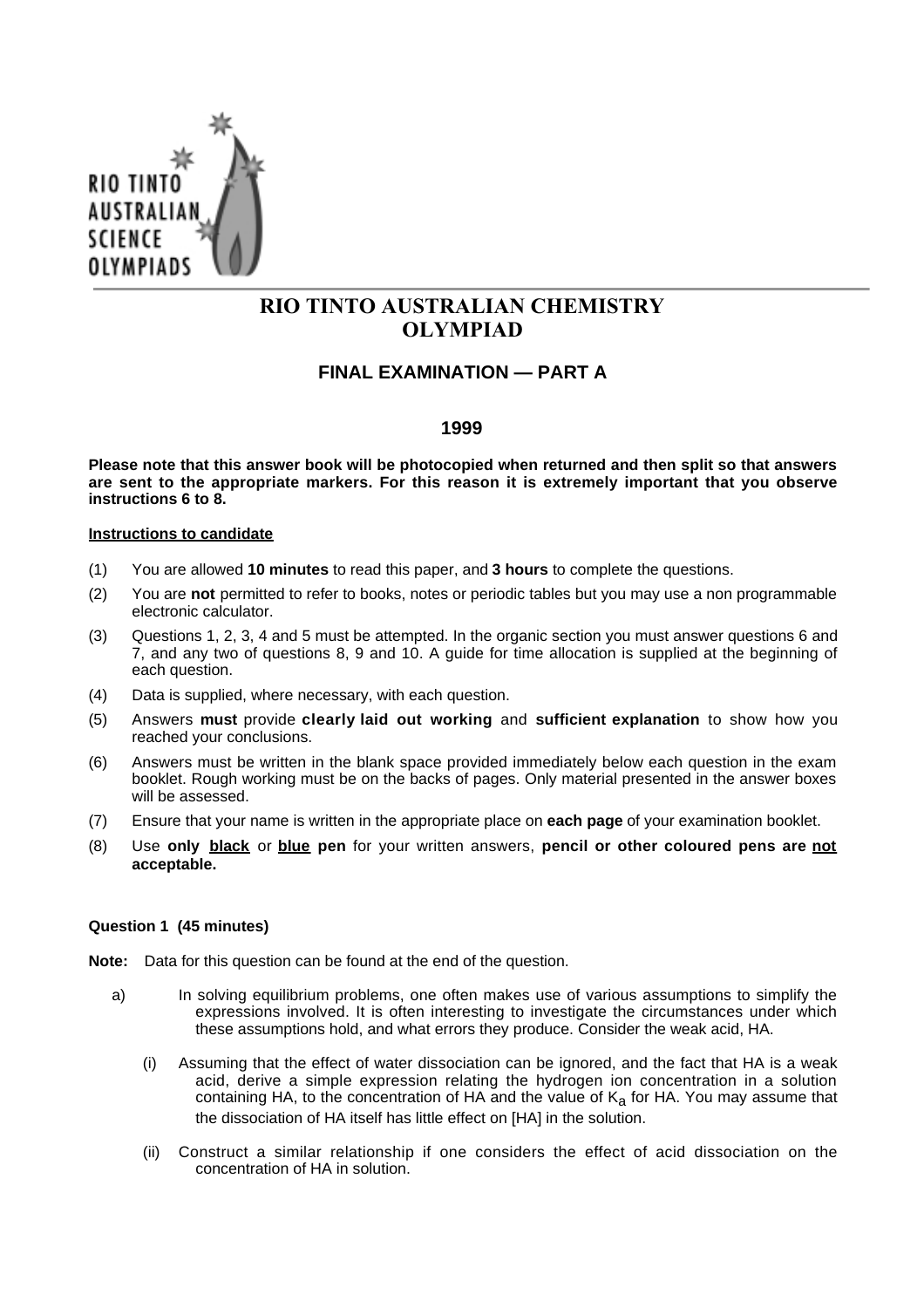- (iii) Using your answers to (i) and (ii) above, estimate the  $pK_a$  of the acid HA, given that a 2.0% error is introduced in neglecting the effect considered in (ii) when calculating the hydrogen ion concentration in a 1.0 M HA solution.
- b) A 1.0 L solution, containing both  $Fe^{2+}$  and  $Fe^{3+}$  ions has a half-cell potential of 0.469 V. The total mass of iron in the solution is 0.838 g.
	- (i) Calculate the concentration of  $Fe<sup>3+</sup>$  in the solution.
		- 0.10 moles of KCN were added to the solution. You may assume that no substantial change in volume occurred. The system was allowed to come to equilibrium.
	- (ii) Explain why the concentration of  $[Fe(CN)_{6}]^{3-}$  is approximately equal to the concentration of  $Fe<sup>3+</sup>$  calculated in part (i).
	- (iii) Hence, or otherwise, calculate the equilibrium concentrations of:
		- (A)  $[Fe(CN)_{6}]^{4-}$
		- $(B)$   $Fe^{2+}$
		- $(C)$   $Fe^{3+}$
	- (iv) What is the value of Q, the reaction quotient for the equilibrium  $Fe^{3+} + e^- \implies Fe^{2+}$ ?
	- (v) Calculate the new potential for this half-cell at 298 K.
- c) Vinegar can be considered as a crude ethanoic acid solution. However, since ethanoic acid is a weak acid, it is likely that vinegar also contains reasonable concentrations of the ethanoate ion. The pH of household vinegar is about 2.15.
	- (i) Calculate the concentrations of ethanoic acid and ethanoate ion in a bottle of vinegar
	- (ii) Use the Henderson-Hasselbalch equation, or another suitable method, to calculate the number of moles of hydroxide ion that need to be added to 1.00 L of vinegar to increase the pH by 1 pH unit. Neglect any changes in volume.
	- (iii) If the number of moles of hydroxide ion calculated in part (ii) were added to 1.00 L of pure water, what would be the pH change observed?
	- (iv) Explain why hydroxide ion has less of an effect on the pH of vinegar than the pH of pure water. Appropriate diagrams may be helpful in your answer.

**DATA:** (all at 298 K)

 $Fe^{3+} + e^{-}$   $\overline{\phantom{1}}$   $Fe^{2+}$   $Fe^{2+}$   $Fe'$   $Fe'$   $Fe'$  $Fe<sup>2+</sup> + 6CN^ \longrightarrow$   $[Fe(CN)<sub>6</sub>]<sup>4</sup>$  $pK_{\text{stab}} = -24.00$  $Fe^{3+}$  + 6CN<sup>-</sup>  $\overline{\phantom{...}}$  [Fe(CN)<sub>6</sub>]<sup>3-</sup>  $pK_{\text{stab}} = -31.00$  $pK_a$  (CH<sub>3</sub>COOH) = 4.76  $pK_a$  (HCN) = 9.22

# **Question 2 (25 minutes)**

- a) Arrange each of the following complex ions in order of increasing stability and explain your choice: [Co(H<sub>2</sub>O)<sub>6</sub>]<sup>2+</sup>, [Mn(H<sub>2</sub>O)<sub>6</sub>]<sup>2+</sup>, [Cu(H<sub>2</sub>O)<sub>6</sub>]<sup>2+</sup>, [Ni(H<sub>2</sub>O)<sub>6</sub>]<sup>2+</sup> and [Fe(H<sub>2</sub>O)<sub>6</sub>]<sup>2+</sup>. [Support your answer with appropriate d orbital splitting diagrams.]
- b) Would you expect the analogous tris(ethylenediamine) complexes to be more or less stable than their hexaaqua counterparts? Explain.
- c) How many stereoisomers would you expect for the tris(ethylenediamine)chromium(III) cation? Sketch them. Would you expect a similar number of stereoisomers for the complex ions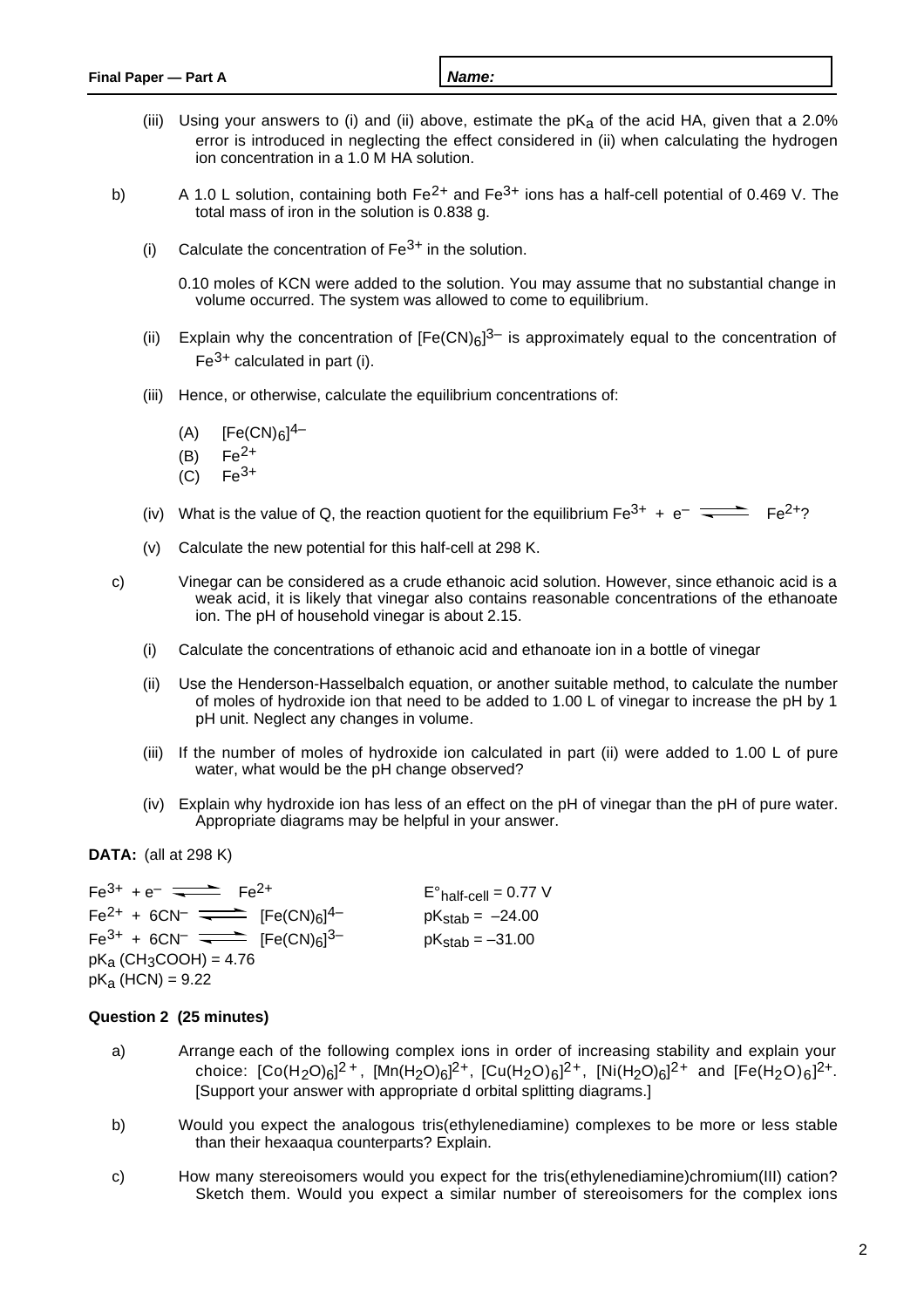[Cr(H<sub>2</sub>NCH<sub>2</sub>CH<sub>2</sub>NMe<sub>2</sub>)(en)<sub>2</sub>]<sup>3+</sup> and [Cr{(S)-H<sub>2</sub>NCHMeCH<sub>2</sub>NH<sub>2</sub>}3]<sup>3+</sup>? Explain. Can you suggest systematic names for the latter two cations?

## **Question 3 (20 minutes)**

**Note:** Data for this question can be found at the end of the question.

- a) Explain the formation of the so-called "spectral lines" in atomic emission spectra.
- b) The frequencies of the spectral lines in the hydrogen atomic emission spectrum were found to fit the equation below. What can be deduced from this experimental finding?

$$
v = \frac{R_H}{h} \left( \frac{1}{n_1^2} - \frac{1}{n_2^2} \right)
$$

- c) Calculate the ionisation energy for a hydrogen atom in its ground state.
- d) The Bohr model for hydrogen atoms describes the atom using a single quantum number n, however the quantum-mechanical model for hydrogen atoms uses four quantum numbers, n, l, m<sub>l</sub> and s. Both models correctly predict the energy levels of a hydrogen atom using only the single quantum number n. What may be deduced about the other quantum numbers? Does this deduction hold for the quantum-mechanical energy levels in a helium atom? Why/Why not?

**Data:**  $R_H = 2.180 \times 10^{-18}$  J  $h = 6.626 \times 10^{-34}$  J s  $n_1$  and  $n_2$  are integers

### **Question 4 (20 minutes)**

- a) If a chemical system is separated from its surrounds by an adiabatic barrier, how may the state of that system be changed?
- b) At the triple point of water, the temperature and pressure are such that the solid, liquid and gaseous phases for water coexist indefinitely. Describe the processes that are occurring and the chemical potentials of the phases present.
- c) Define the enthalpy change associated with a process (an equation is not sufficient) and derive an expression for the enthalpy change at constant pressure and temperature for a reaction that consumes a gas.

## **Question 5 (25 minutes)**

a) Ozone is an unstable allotrope of oxygen, so much so that it decomposes explosively if compressed. At atmospheric pressure the decomposition is slow enough that ordinary spectroscopy can be used to follow the conversion into di-oxygen and the following rate law has been measured;

rate of consumption of  $O_3 = k[O_3]^2/[O_2]$ 

One possible set of simple, single steps can be proposed to account for this experimental rate law:

 $O_3 \longrightarrow O_2 + O$  $O_2$ +O  $\longrightarrow$  O<sub>3</sub>  $O + O_3 \longrightarrow O_2 + O_2$  $O_2 + O_2 \longrightarrow O + O_3$ 

The first two steps are known to be fast and the third step seems much slower in comparison. The fourth step is clearly very, very slow. Derive the rate law, and check it against the experimentally determined rate law.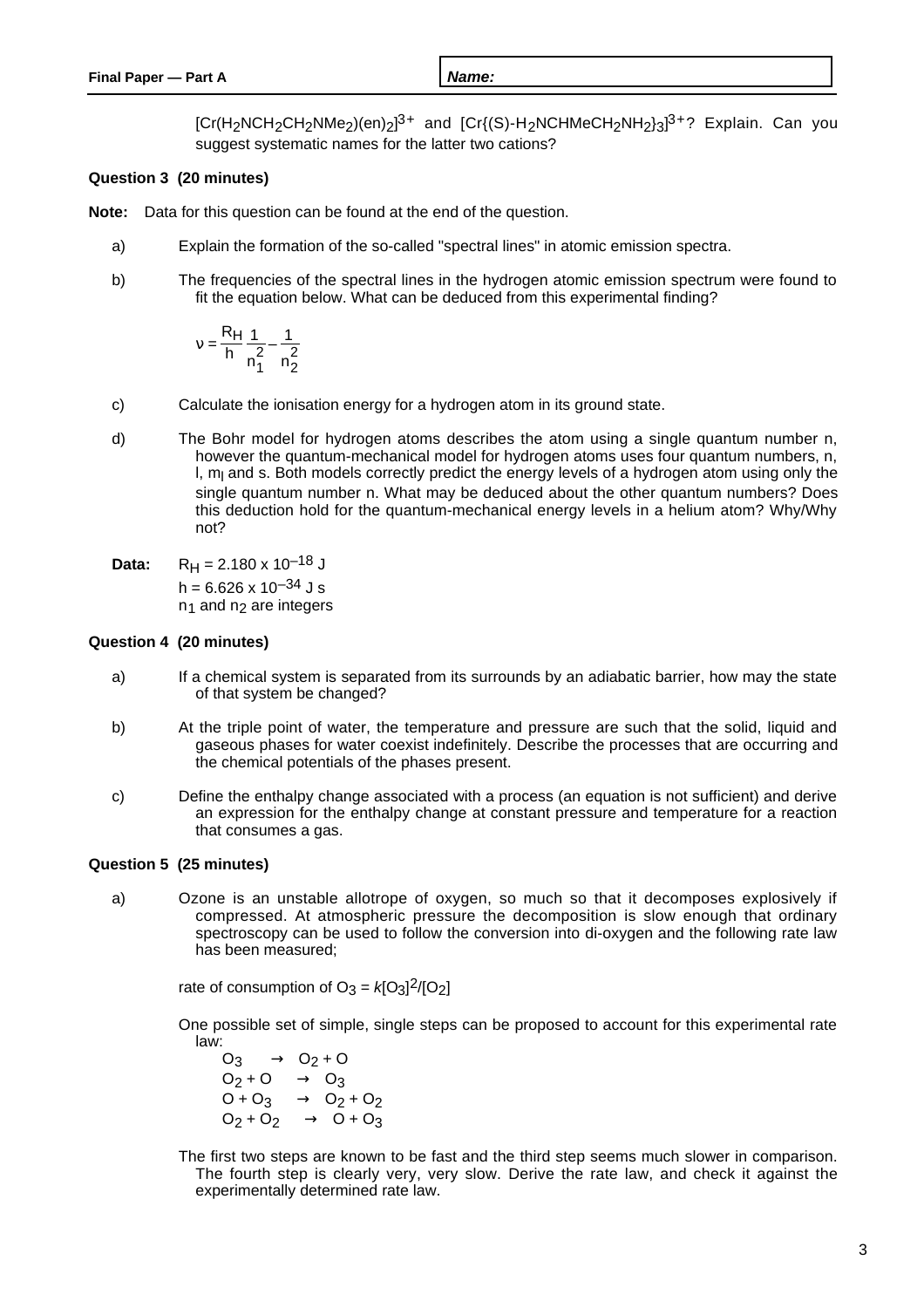b) Often two reactants can combine in different ways to give two different sets of products. Usually only one set of products is desirable, the others being considered as 'side products' and have to be separated afterwards. Consider the two possible reaction schemes;

 $A + B \longrightarrow C + D$ And,  $A + B \longrightarrow E + F$ 

The first scheme actually proceeds via a step where A slowly fragments into C and G, where upon G quickly reacts with B to give D. The second scheme is a second order process which gives  $E$  and  $F$  directly.

(i) What can be done experimentally to favour the second scheme over the first?

#### **ORGANIC SECTION (45 minutes)**

#### **STUDENTS MUST ANSWER QUESTIONS 6 and 7 TOGETHER WITH ANY TWO OTHER QUESTIONS. In all questions you can assume a work up with water and adjustment of pH as required.**

#### **Question 6 (6 minutes)**

The two benzene rings shown in the structure below of the cyclophane molecule (**1**) are unable to rotate and as such are held essentially parallel to each other.



- a) Draw the structures of all the isomers which can be obtained by adding a total of two methyl groups to the aromatic rings of the cyclophane.
- b) Determine which, if any, of the isomers will be optically active (chiral), and explain the reasoning behind your decision.

#### **Question 7 (9 minutes)**

So called  $\alpha$  keto acids degrade in the presence of hydrogen peroxide to afford the related carboxylic acid, as shown below.



This information was exploited in determining the absolute chemistry of Terrein (**2**), the planar structure of which is shown below:



Treatment of (**2**) with ozone followed by reaction of the ozonide with hydrogen peroxide yielded (+) tartaric acid [(2R)(3R)(+)-2,3-dihydroxybutan-1,4-dioic acid].

a) Using the partial diagram provided in the answer box below complete the Fischer projection of (+) tartaric acid. **CO2H CO2H** Partial Fischer projection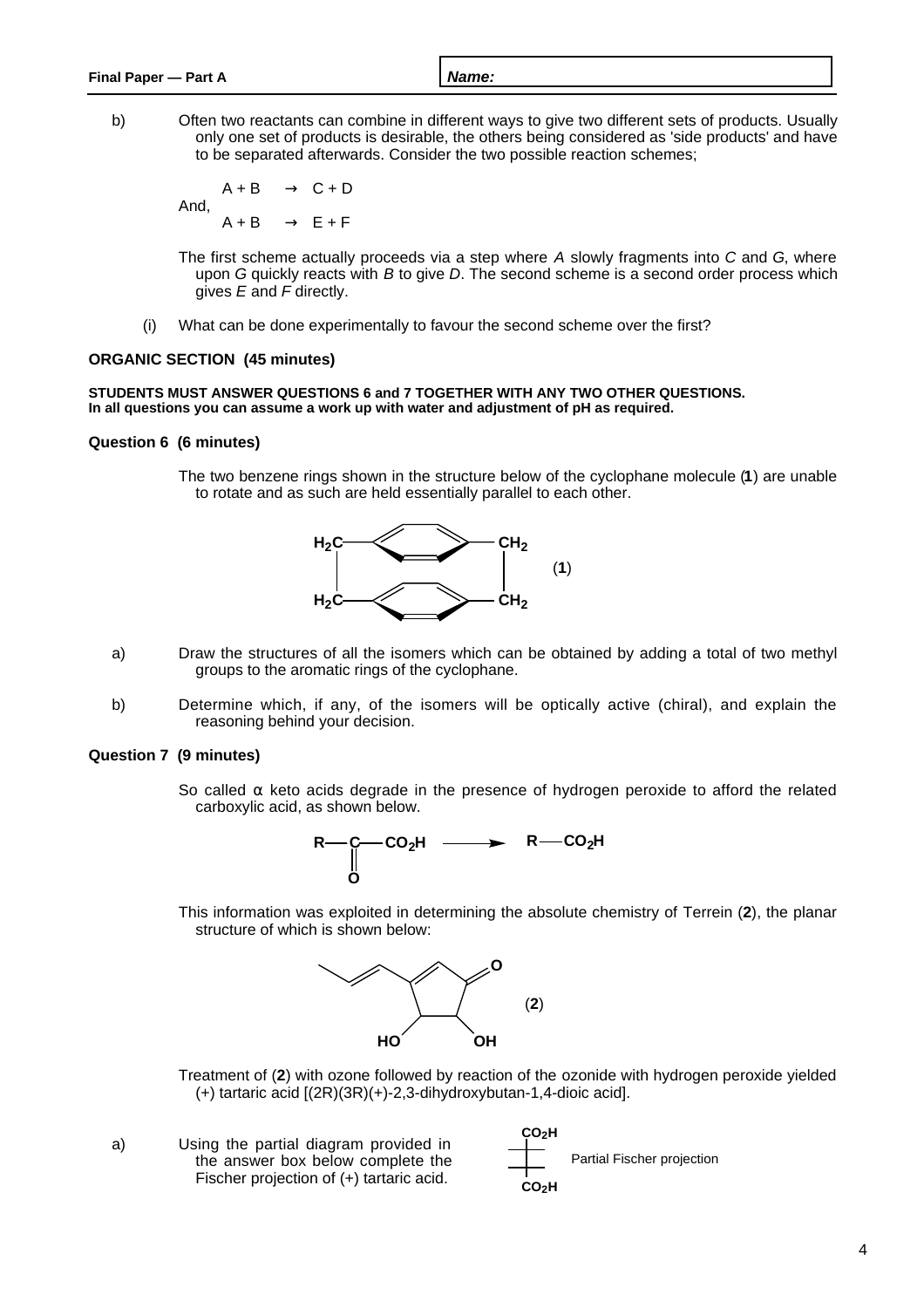| Final Paper - Part A | Name: |
|----------------------|-------|
|                      |       |

- b) Draw structures for the ozonolysis fragments initially derived from (**2**) and indicate which of these would on further oxidation with  $H_2O_2$  be converted to (+) tartaric acid.
- c) Deduce the correct absolute stereochemistry of (**2**) and illustrate this with a clear diagram.

# **Question 8 (15 minutes)**

Based upon your knowledge of electrophilic substitution of benzene:

a) Write a mechanism to account for the following reaction:



b) Recalling that some electrophilic substitutions are facilitated by Lewis acids:

Suggest a reasonable mechanism for the following reaction:



- 
- c) The product of the reaction in part (b) undergoes a reaction reminiscent of the iodoform reaction.



Can you suggest a mechanism for this reaction?

# **Question 9 (15 minutes)**

Cyclohex-2-ene-1-carboxylic acid (**3**) (see below) reacts with bromine to yield a new compound (**4**) C7H9O2Br.